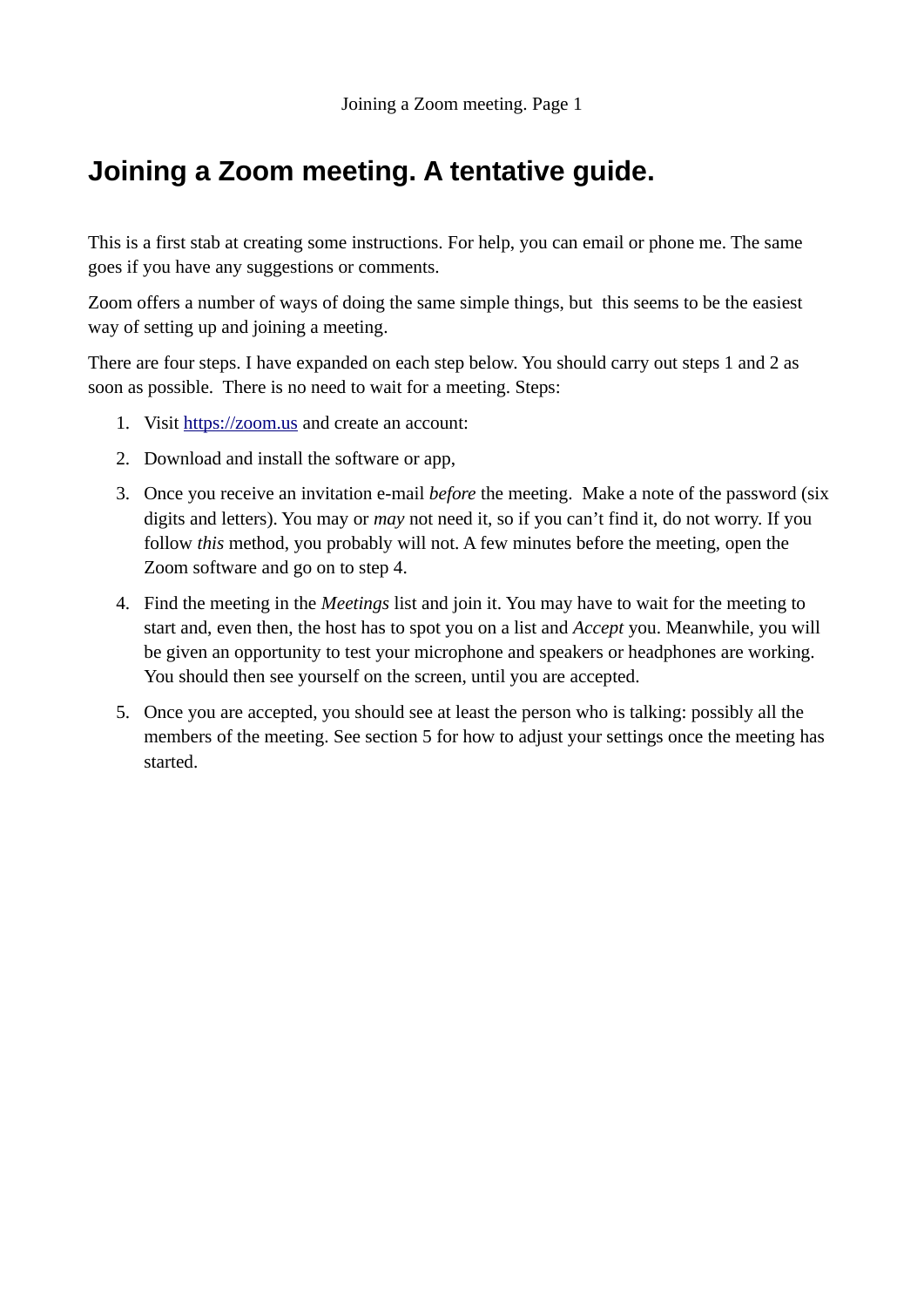## **Step 1: Register a new Zoom account or sign in to your Zoom account.**

| Video Conferencing, Web Conf X               |                                                                                   |               |                                                                                          |
|----------------------------------------------|-----------------------------------------------------------------------------------|---------------|------------------------------------------------------------------------------------------|
| $\leftarrow$ $\rightarrow$<br>$C^*$ $\Omega$ | $\n  ①\n  ①\n  https://zoom.us$                                                   | … ⊙☆ Q Search | $\mathbb{R}$<br>$ID \oplus 0$                                                            |
|                                              |                                                                                   |               | +44 (20) 7039 8961 OR 0800 368 7314<br>RESOURCES - SUPPORT<br><b>REQUEST A DEMO</b>      |
|                                              | zoom<br>SOLUTIONS -<br>PLANS & PRICING<br>CONTACT SALES                           |               | SIGN UP, IT'S FREE<br><b>SIGN IN</b><br><b>JOIN A MEETING</b><br><b>HOST A MEETING +</b> |
|                                              | In this together.<br>Keeping you connected<br>wherever you are.                   |               | े                                                                                        |
|                                              | $\Box$<br><b>Sign Up Free</b><br>me@mydomain.com<br>Check out our Privacy Policy. |               | Д.<br>$\mathcal{O}(\mathcal{O}(\mathcal{O}(\mathcal{O})))$                               |
|                                              |                                                                                   | 0 0 0 0 1     |                                                                                          |

The zoom web-site's URL is [https://zoom.us](https://zoom.us/). You will have to register as a user on this site. It gives you the option of using your Google or Facebook accounts to handle logins, or you can give it your own password by creating a separate account. Using an identity manager such as Facebook or Google saves you the problem of managing yet another password without introducing any fresh vulnerabilities. Neither Google, Facebook, nor Zoom can access your password in any way. Either way, make sure your account has is the email address we use to contact you, or the invitations we send you will not match your Zoom account. Even if you have multiple phones, iPads or computers, this only has to be done once.

# **2. Download and install the software (App):**

This has to be done on the machine or device you are going to use and the procedure depends on what sort of device you use and it is done from [https://zoom.us.](https://zoom.us/) It is at the top-right of the web page. Hover or click on *Resources* and select *Download Zoom Client.* Note that the following item: *Zoom Video Tutorials* has short tutorials that my be more useful than this document.

### **Android and iPhone**

The apps are downloaded and installed from the Google Play Store and iTunes in the usual way. Once you have installed the app, you will probably have to enter your user-name (email address) and your password for that address. Your app will remember both.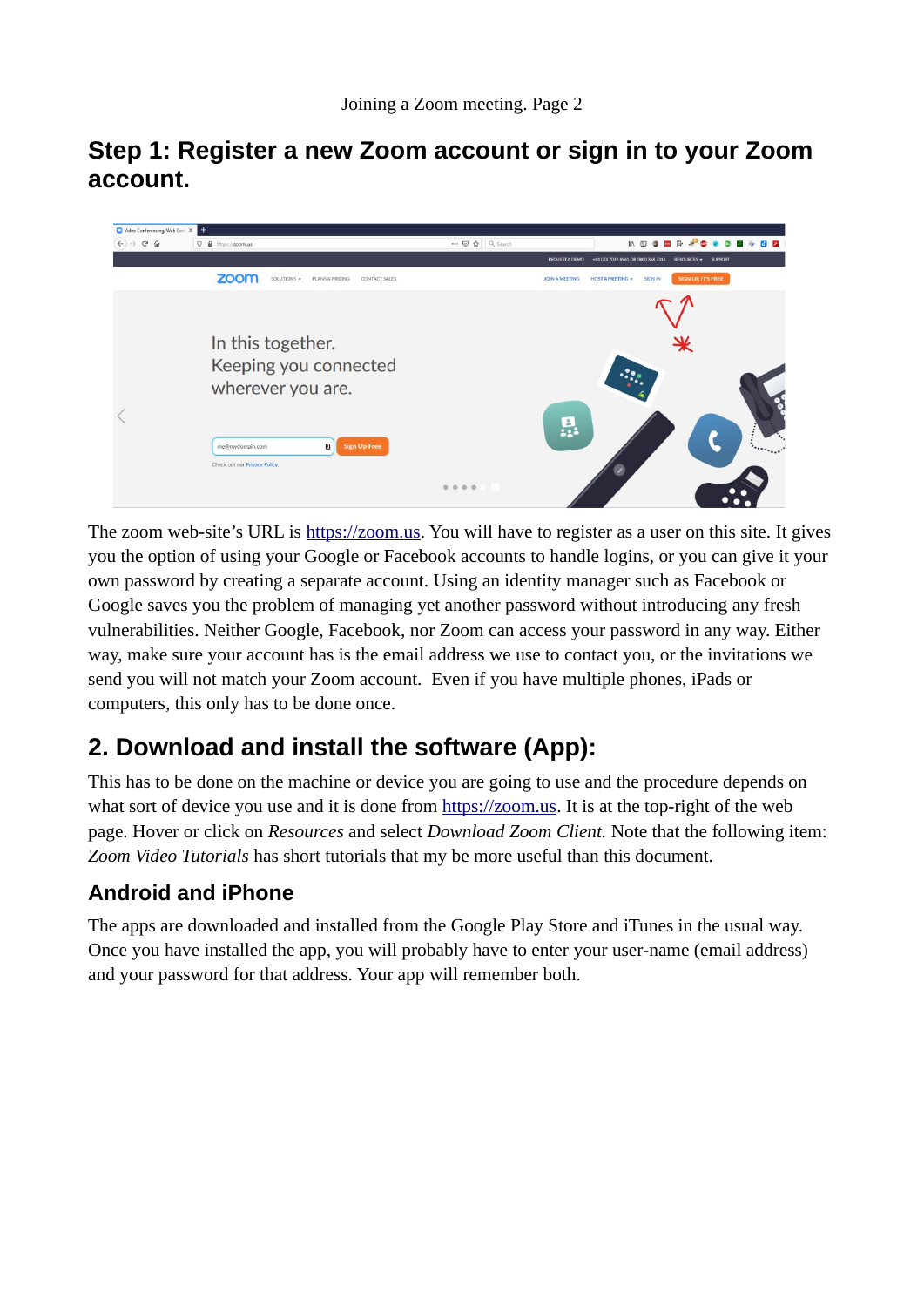|        | $\times$ +<br>$\sigma$<br>$\times$ $\bullet$ New Tab<br>$\sim$ .<br>My Meetings - Zoom<br>X My LastPass Vault |                                                                                                    |                                                     |                                               |                                                                                                                                   |  |  |
|--------|---------------------------------------------------------------------------------------------------------------|----------------------------------------------------------------------------------------------------|-----------------------------------------------------|-----------------------------------------------|-----------------------------------------------------------------------------------------------------------------------------------|--|--|
|        | $\rightarrow$ $C$ $\hat{w}$<br>$\leftarrow$                                                                   | 1 A https://zoom.us/meeting?_x_zm_rtaid=8ybpVh3oQ8KDIZRu0YCYIQ.1594219681443.dc03b88a8ae8 ••• ⊙☆ ◇ |                                                     |                                               |                                                                                                                                   |  |  |
|        |                                                                                                               |                                                                                                    |                                                     |                                               | REQUEST A DEMO +44 (20) 7039 8961 OR 08% 368 7314 RESOURCES + SUPPORT                                                             |  |  |
| If you | zoom<br>SOLUTIONS -                                                                                           | CONTACT SALES<br>PLANS & PRICING                                                                   |                                                     | SCHEDULE A MEETIN                             | U<br><b>JOIN A ME</b><br>Download Zoom Client                                                                                     |  |  |
| use    | PERSONAL                                                                                                      | <b>Upcoming Meetings</b><br><b>Previous Meetings</b>                                               | Personal Meeting Room<br><b>Meeting Templates</b>   |                                               | Victory<br>Live Training<br>2<br>Webinars and Events                                                                              |  |  |
|        | Profile                                                                                                       | <b>Schedule a New Meeting</b>                                                                      |                                                     |                                               | Zoom Blog                                                                                                                         |  |  |
|        | <b>Meetings</b><br>Webinars                                                                                   |                                                                                                    |                                                     |                                               | FAQ<br>Privacy and Security                                                                                                       |  |  |
|        | Recordings                                                                                                    | Start Time :                                                                                       | Topic :                                             | Meeting ID                                    | <b>Security Resources</b>                                                                                                         |  |  |
|        | Settings                                                                                                      |                                                                                                    |                                                     | The user does not have any upcoming meetings. |                                                                                                                                   |  |  |
|        |                                                                                                               |                                                                                                    | To schedule a new meeting click Schedule a Meeting. |                                               |                                                                                                                                   |  |  |
|        | <b>ADMIN</b>                                                                                                  |                                                                                                    |                                                     |                                               |                                                                                                                                   |  |  |
|        | > User Management<br>> Room Management                                                                        |                                                                                                    |                                                     |                                               |                                                                                                                                   |  |  |
|        | > Account Management                                                                                          | Save time by scheduling your meetings directly from your calendar.                                 |                                                     |                                               |                                                                                                                                   |  |  |
|        | > Advanced                                                                                                    | Microsoft Outlook Plugin                                                                           | Firefox Add-on                                      |                                               |                                                                                                                                   |  |  |
|        |                                                                                                               | $\circ$<br>Download                                                                                | Download                                            |                                               |                                                                                                                                   |  |  |
|        |                                                                                                               |                                                                                                    |                                                     |                                               |                                                                                                                                   |  |  |
|        | <b>Attend Live Training</b>                                                                                   |                                                                                                    |                                                     |                                               |                                                                                                                                   |  |  |
|        | <b>Video Tutorials</b><br>Knowledge Base                                                                      |                                                                                                    |                                                     |                                               |                                                                                                                                   |  |  |
|        |                                                                                                               |                                                                                                    |                                                     |                                               |                                                                                                                                   |  |  |
|        |                                                                                                               |                                                                                                    |                                                     |                                               |                                                                                                                                   |  |  |
|        |                                                                                                               |                                                                                                    |                                                     |                                               |                                                                                                                                   |  |  |
|        | javascript:                                                                                                   | Download<br>About                                                                                  | <b>Sales</b><br>Support                             | Language                                      |                                                                                                                                   |  |  |
|        | 推<br>$O$ Type here to search                                                                                  | Ĥ<br>$\circ$<br>n<br>a:<br>m                                                                       |                                                     |                                               | $\wedge$ $\cong$ $\cong$ $\otimes$ $\otimes$ $\oplus$ $\cong$ $\cong$ $\otimes$ $\otimes$ $\otimes$ $\otimes$ $\otimes$ $\otimes$ |  |  |

### **Windows or Mac**

Firefox or Google Chrome as your browser, you can run Zoom without installing the directly in your browser. This will not work if you use Safari or Internet Explorer. I *recommend* installing the software if possible as it should eliminate the need to look for meeting ID's and passwords and copy and paste them.

Visit [https://zoom.us](https://zoom.us/). The links for downloading and installing the zoom apps are under the *Resources* tab (top-right) or the black bar at the very top of the web-page. Click or hover your mouse over *Resources*. A menu will appear. Click on *Download Zoom Client.* Note that under *Resources,* there are also a number of short videos that are guides to using and installing Zoom.

This option leads you to a new web page. Click on the first big blue button under the heading *Zoom Client for Meetings.*

On a Windows 10 system, you can take the *Save File* option. Once the download is complete, you can open your downloads folder and double click on the file: *Zoominstaller.exe.* After that, just accept all the default options.

If you are using a Mac, the dialogue *Opening Zoom.pkg* appears and just hit the Enter key (the carriage return). Then accept all the suggested options.

If you have any questions, just contact me.

#### **Linux**

You probably don't need my help. Just one thing: Zoom is probably already in your repositories!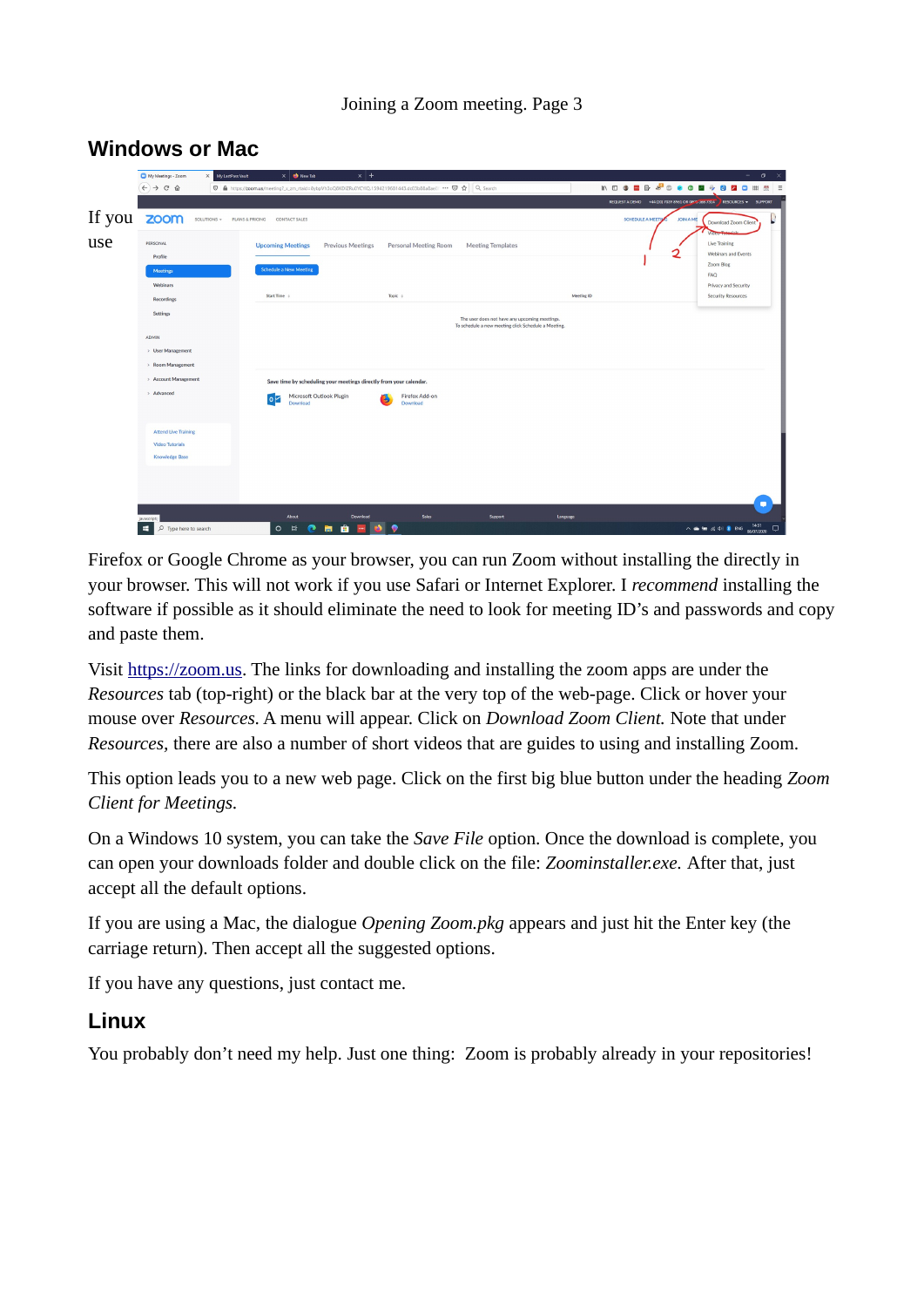# **3. Launch the Zoom app or program**

# **4. Join the meeting:**

### **Windows 10, Mac OSX or Linux**

Once you have started the Zoom program, you should see a screen much like this:



*Meetings* button to see a list of your meetings. This should give you something like this:

| zoom | C Zoom                                               |                                                                                                    | $\Box$<br>$\times$<br>$\sim$ |  |
|------|------------------------------------------------------|----------------------------------------------------------------------------------------------------|------------------------------|--|
|      |                                                      | $\boxed{3}$<br>$\Omega$<br>$\circ$<br>$\bullet$<br>Chat<br>Contacts<br>Home<br>Meetings            | ď<br>Q Search                |  |
|      | $\mathbf{C}$<br>Recorded<br>Upcoming                 | $\qquad \qquad \  \  \, \oplus$                                                                    |                              |  |
|      | 273 810 9917                                         | $\mathcal{V}_1$<br><b>Chris &amp; Tony</b>                                                         |                              |  |
|      | My Personal Meeting ID (PM)                          | $16:00 - 17:00$                                                                                    |                              |  |
|      | Today                                                | Meeting ID: 861 4793 9087                                                                          |                              |  |
|      | <b>Chris &amp; Tony</b>                              | Host: Tony Watts                                                                                   |                              |  |
|      | 16:00-17:00                                          | $\begin{array}{c} \begin{array}{c} \text{Join} \\ \hline \end{array} \begin{array}{c} \end{array}$ |                              |  |
|      | <b>Host: Tony Watts</b><br>Meeting ID: 861 4793 9087 | ↙                                                                                                  |                              |  |
|      | Second test meeting from Chris                       |                                                                                                    |                              |  |
|      | 18:15-18:45<br><b>Host: Chris Chinnery</b>           |                                                                                                    |                              |  |
|      | Meeting ID: 916 4316 3904                            |                                                                                                    |                              |  |
|      |                                                      |                                                                                                    |                              |  |
|      |                                                      |                                                                                                    |                              |  |
|      |                                                      |                                                                                                    |                              |  |
|      |                                                      |                                                                                                    |                              |  |
|      |                                                      |                                                                                                    |                              |  |
|      |                                                      |                                                                                                    |                              |  |
|      |                                                      |                                                                                                    |                              |  |
|      |                                                      |                                                                                                    |                              |  |

- 1: Select the *Upcoming* list on the left-hand side unless it is already has a blue heading,
- 2: Select the correct meeting,
- 3: Click *Join*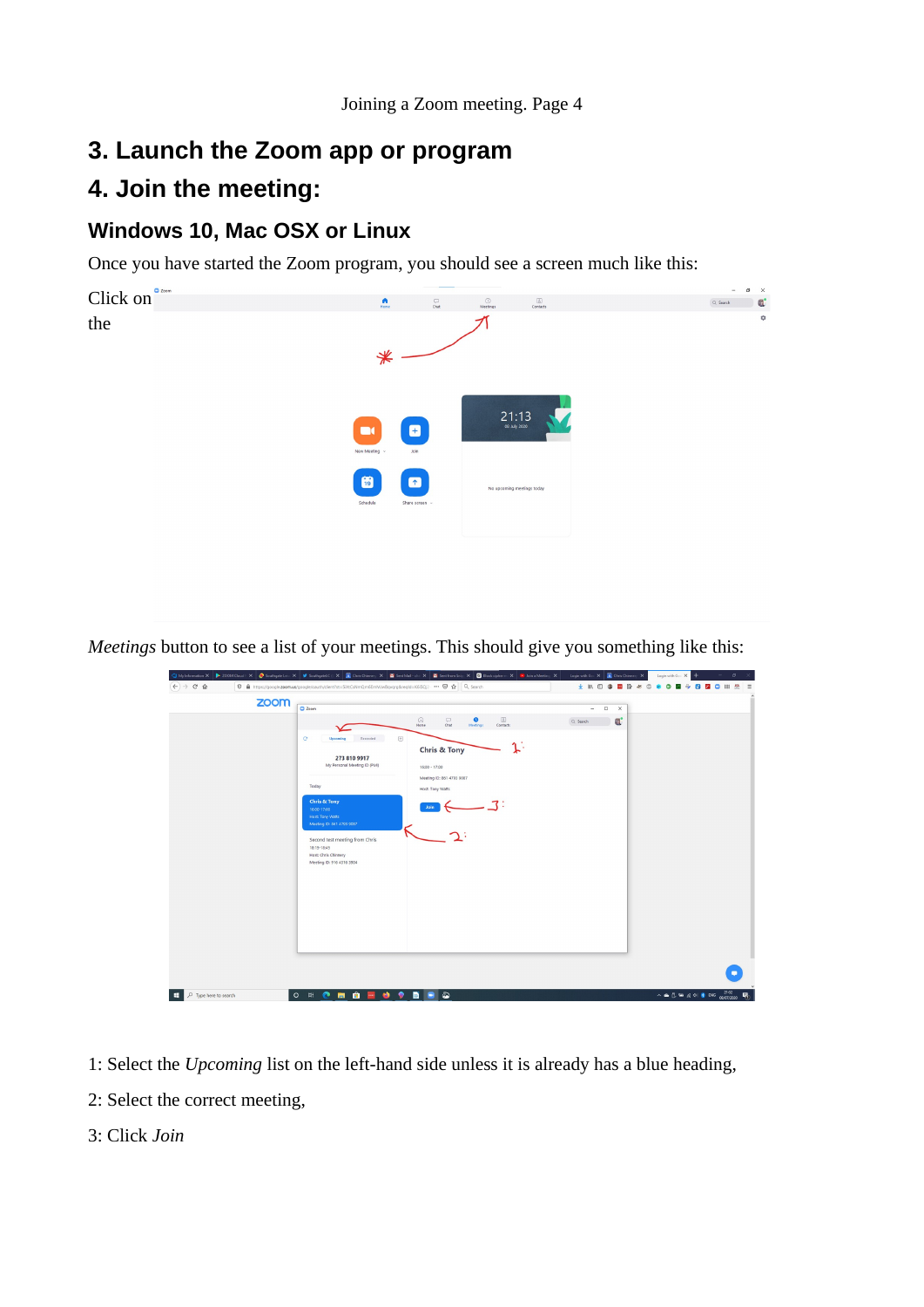#### Joining a Zoom meeting. Page 5

#### You may see this:

| Joining a Zoom meeting.odt - LibreOffice Writer<br>File Edit View Insert Format Styles Table Form Tools Window Help                                                                                                                                                                                                                                                                                                                                                            |                                                                                                                                                                                                               |                                                                                                                                                                             |                           |                    | G<br>$\times$                                           |
|--------------------------------------------------------------------------------------------------------------------------------------------------------------------------------------------------------------------------------------------------------------------------------------------------------------------------------------------------------------------------------------------------------------------------------------------------------------------------------|---------------------------------------------------------------------------------------------------------------------------------------------------------------------------------------------------------------|-----------------------------------------------------------------------------------------------------------------------------------------------------------------------------|---------------------------|--------------------|---------------------------------------------------------|
| $\blacksquare \bullet \blacksquare \bullet \blacksquare \bullet \blacksquare \texttt{[1]} \texttt{[2]} \texttt{[3]} \texttt{[4]} \texttt{[5]} \texttt{[6]} \bullet \bullet \bullet \bullet \texttt{[6]} \texttt{[7]} \texttt{[7]} \texttt{[8]} \texttt{[8]} \texttt{[8]} \texttt{[9]} \texttt{[8]} \texttt{[7]} \texttt{[8]} \texttt{[7]} \texttt{[8]} \texttt{[8]} \texttt{[9]} \texttt{[9]} \texttt{[9]} \texttt{[9]} \texttt{[9]} \texttt{[1]} \texttt{[1]} \texttt{[1]} \$ |                                                                                                                                                                                                               |                                                                                                                                                                             |                           |                    |                                                         |
| $\langle\ \rangle\langle\ \rangle$                                                                                                                                                                                                                                                                                                                                                                                                                                             | <b>O</b> Zoom                                                                                                                                                                                                 |                                                                                                                                                                             | ÷                         | $\Box$<br>$\times$ |                                                         |
|                                                                                                                                                                                                                                                                                                                                                                                                                                                                                |                                                                                                                                                                                                               | $\boxed{2}$<br>⋒<br>$\qquad \qquad \Box$<br>$\bullet$<br>Home<br>Chat<br>Meetings<br>Contacts                                                                               | Q Search                  | e.                 | $\hat{\phantom{a}}$<br>$\ddot{\cdot}$<br>$\boxed{x}$    |
|                                                                                                                                                                                                                                                                                                                                                                                                                                                                                | $\circ$<br>Recorded<br>Upcoming<br>273 810 9917<br>My Personal Meeting ID (PMI)                                                                                                                               | (F)<br><b>Chris &amp; Tony</b><br>16:00 - 17:00   Starting                                                                                                                  |                           |                    | $\frac{1}{\mathbf{A}}$<br>喧<br>$\circledcirc$           |
|                                                                                                                                                                                                                                                                                                                                                                                                                                                                                |                                                                                                                                                                                                               | Meeting ID: 861 4793 9087                                                                                                                                                   |                           |                    |                                                         |
|                                                                                                                                                                                                                                                                                                                                                                                                                                                                                | Today<br><b>Chris &amp; Tony</b><br>16:00-17:00<br><b>Host: Tony Watts</b><br>Meeting ID: 861 4793 9087<br>Second test meeting from Chris<br>18:15-18:45<br>Host: Chris Chinnery<br>Meeting ID: 916 4316 3904 | Please wait for the host to start this meeting.<br><b>Start: 4:00 PM</b><br>Chris & Tony<br>Test Computer Audio<br>If you are the host, please login to start this meeting. | $- x $                    |                    |                                                         |
| 884 words, 4,822 characters<br>Page 4 of 5                                                                                                                                                                                                                                                                                                                                                                                                                                     | Default Style                                                                                                                                                                                                 | Joining a Zoom meeting. Page 5                                                                                                                                              | 121.85/0.32<br>$n \mid n$ | ill 13.31 x 7.49   | $\checkmark$<br>$0000 - -$<br>$+ 140%$<br>$-1$<br>21:41 |
| $\circ$<br>$\circ$<br>Type here to search<br>н                                                                                                                                                                                                                                                                                                                                                                                                                                 | Ê<br>Ξi<br>Ħ.                                                                                                                                                                                                 | $\boldsymbol{\widehat{\omega}}$                                                                                                                                             |                           |                    | ヘ● D 输 系(D) 3 ENG<br>暑<br>08/07/2020                    |

This gives you an opportunity to test your microphone and your speakers or headphones. Once you have been accepted by the host, you will be in the meeting. If you are given the option, select *Join with Video* then take the option to use your computer's audio, or use the option to test it first.

> $\Box$  $\times$

## **5: Options once you are in the meeting:**

There are a number of options once you are in the meeting.  $\overline{Q}$  Zoom Meeting